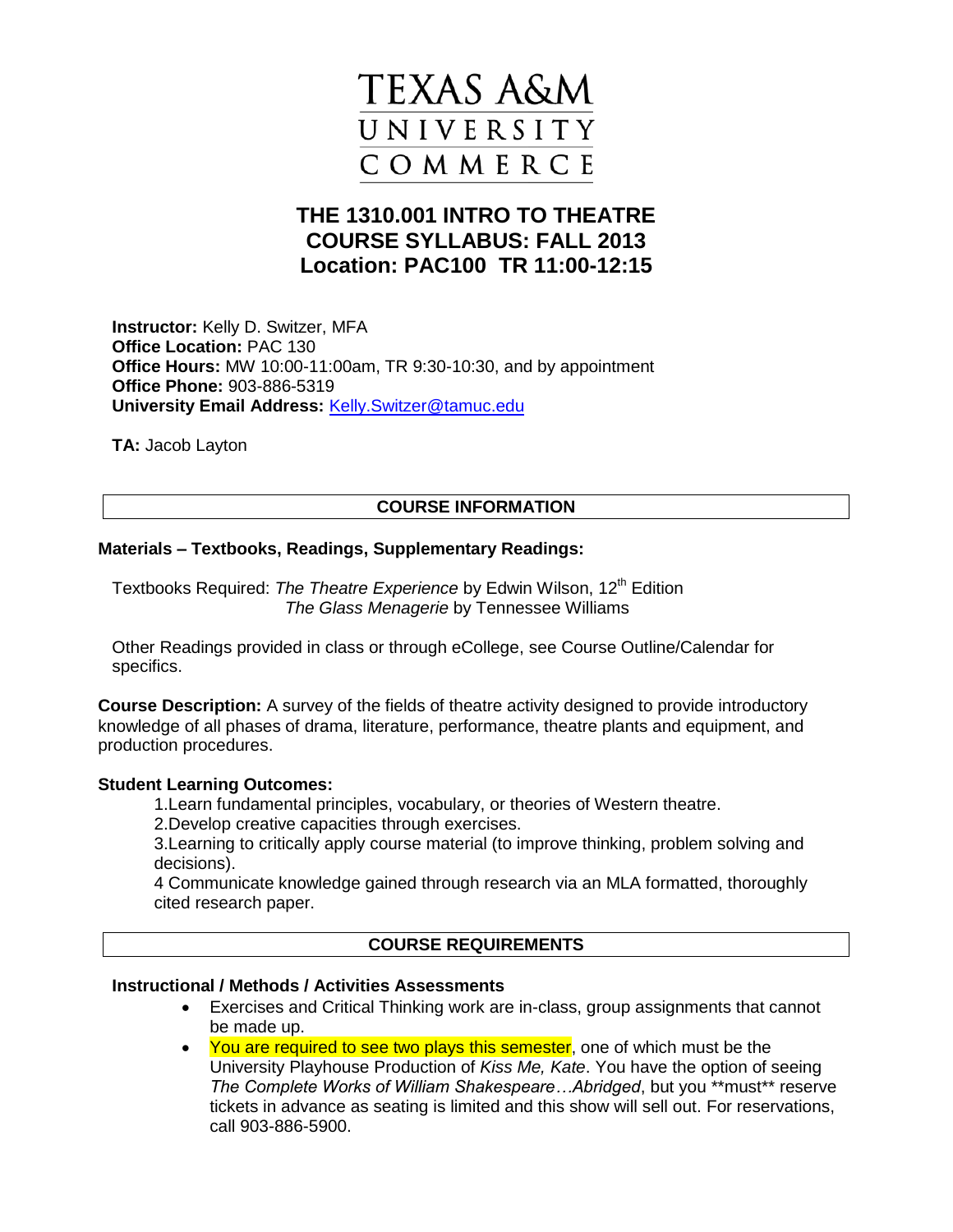- There is one final research paper with an outline, bibliography, and rough draft leading up to it—further instructions will be given in class and on eCollege.
- You have six tests. Tests can ONLY be made up in cases of emergency, you have until the graded test is passed back in class to schedule a makeup test. The final exam is cumulative; students with a 90% test average are exempt from the final exam.

#### **Grading**

| <b>Playwriting Exercise</b><br>Groundplan Exercise |                          | 50 pts<br>50 pts |
|----------------------------------------------------|--------------------------|------------------|
| Critical Thinking Group Work 1-5                   | 20 pts each $x$ 5=       | $100$ pts        |
| <b>Play Attendance</b>                             | 200 pts each $x = 2$     | $400$ pts        |
| Research Paper                                     |                          |                  |
| <b>Library Instruction Day</b>                     |                          | 25 pts           |
| Outline and bibliography                           |                          | 25 pts           |
| Rough draft                                        |                          | 50 pts           |
| Final draft                                        |                          | $100$ pts        |
| <b>Audience Test</b>                               |                          | $100$ pts        |
| Playwright and TGM Test                            |                          | $100$ pts        |
| <b>Directing Test</b>                              |                          | $100$ pts        |
| Design Test                                        |                          | $100$ pts        |
| <b>Acting Test</b>                                 |                          | $100$ pts        |
| <b>Backstage Test</b>                              |                          | 100 pts          |
| <b>Final Exam</b>                                  |                          | $200$ pts        |
| Total                                              |                          | 1600 pts         |
| Exceptional work will warrant an                   | $A=90\%$ (1440 pts +)    |                  |
| Above average work will warrant a                  | B=80% (1280-1439 pts)    |                  |
| Average work will warrant a                        | C=70% (1120-1279 pts)    |                  |
| Below average work will warrant a                  | D=60% (960-1119 pts)     |                  |
| Unacceptable work will warrant a                   | F=59% or less (>959 pts) |                  |

#### **Extra Credit**

Extra credit is at the discretion of the professor and will be announced in class and on eCollege.

## **TECHNOLOGY REQUIREMENTS**

Students are expected to check their myLeo accounts on a regular basis for communications about the course. Students will also need to access eCollege regularly for readings and assignment instructions.

#### **ACCESS AND NAVIGATION**

This course will be enhanced by using eCollege, the Learning Management System used by Texas A&M University-Commerce. To get started with the course, go to: [https://leo.tamu-commerce.edu/login.aspx.](https://leo.tamu-commerce.edu/login.aspx) You will need your CWID and password to log in to the course. If you do not know your CWID or have forgotten your password, contact Technology Services at 903.468.6000 or [helpdesk@tamu-commerce.edu.](mailto:helpdesk@tamu-commerce.edu)

#### **COMMUNICATION AND SUPPORT**

**Interaction with Instructor Statement:**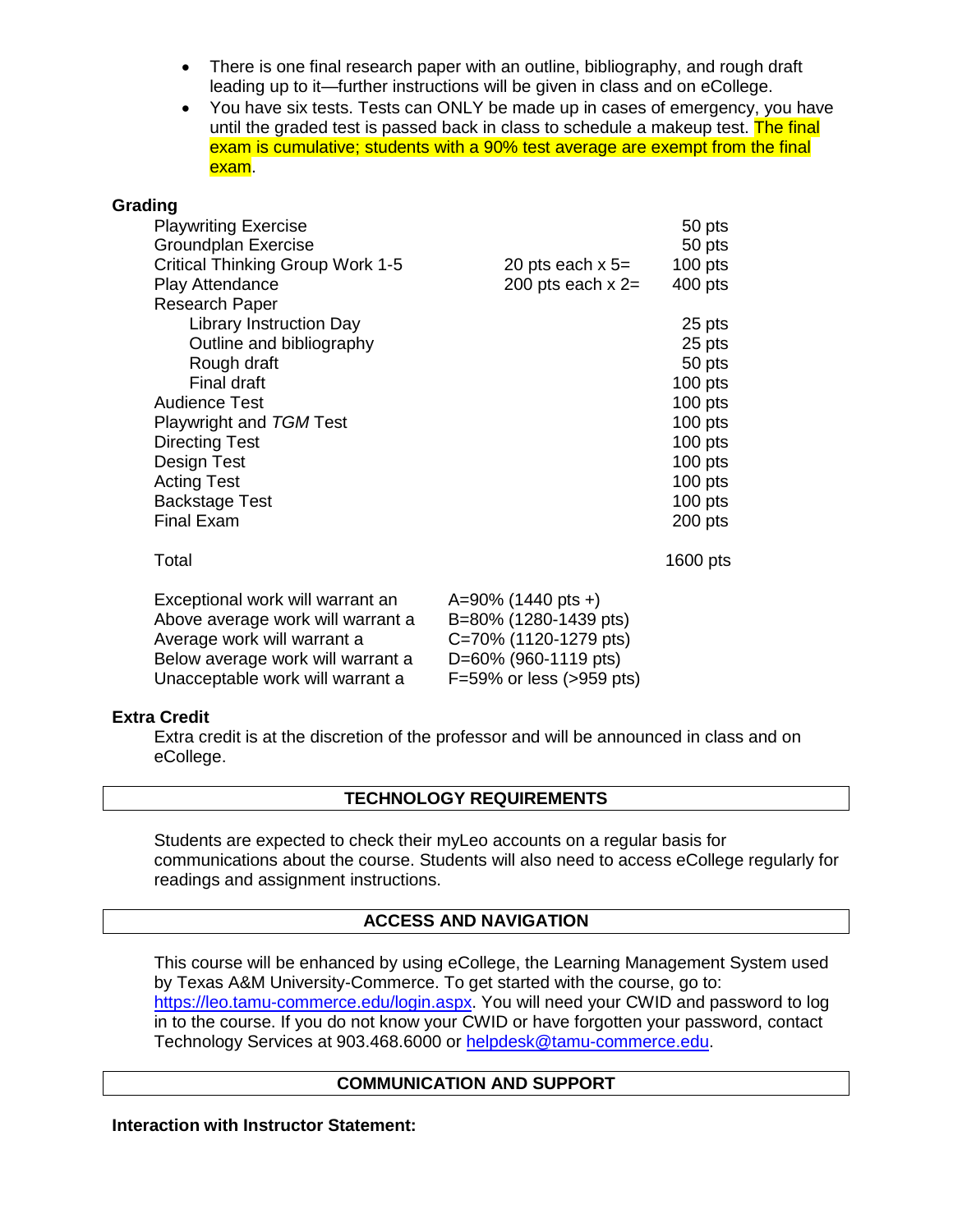Please contact me if you have any questions or concerns. My contact information is at the top of this syllabus. If you are having issues with eCollege, please contact Technical Support. Their information is below:

**eCollege Student Technical Support** (QM 6.6, 7.1) Texas A&M University-Commerce provides students technical support in the use of eCollege. The student help desk may be reached by the following means 24 hours a day, seven days a week. **Chat Support:** Click on 'Live Support' on the tool bar within your course to chat with an eCollege Representative.

**Phone:** 1-866-656-5511 (Toll Free) to speak with eCollege Technical Support Representative.

**Email:** [helpdesk@online.tamuc.org](helpdesk@online.tamuc.org%20) to initiate a support request with eCollege Technical Support Representative.

**Help:** Click on the 'Help' button on the toolbar for information regarding working with eCollege (i.e. How to submit to Dropbox, How to post to discussions etc…)

## **COURSE AND UNIVERSITY PROCEDURES/POLICIES**

#### **Course Specific Procedures:**

- Please do not be late to my (or the TA's) class. If you are late, enter as unobtrusively as possible and find the nearest open seat.
- I do not allow makeup work, except tests in cases of emergency*.* I will expect some documentation of this emergency before allowing a makeup test. You must arrange with me to makeup the test BEFORE I pass the corrected tests back to the class (usually the next class period).
- Bring your book to class each day, I frequently reference it during lecture.

#### **University Specific Procedures:**

The Americans with Disabilities Act (ADA) is a federal anti-discrimination statute that provides comprehensive civil rights protection for persons with disabilities. Among other things, this legislation requires that all students with disabilities be guaranteed a learning environment that provides for reasonable accommodation of their disabilities. If you have a disability requiring an accommodation, please contact:

Office of Student Disability Resources and Services Texas A&M University-Commerce Phone (903) 886-5150 or (903) 886-5835 <StudentDisabilityServices@tamuc.edu> Gee Library

Room 132 Fax (903) 468-8148

#### **Student Conduct:**

All students enrolled at the University shall follow the tenets of common decency and acceptable behavior conducive to a positive learning environment. From the Code of Student Conduct: "Civility in the classroom or online course and respect for the opinions of others is very important in an academic environment. It is likely you may not agree with everything that is said or discussed in the classroom/online course. Courteous behavior and responses are expected. To create and preserve a learning environment that optimizes teaching and learning, all participants share a responsibility in creating a civil and non-disruptive forum. Students are expected to conduct themselves at all times in a manner that does not disrupt teaching or learning. Faculty have the authority to request students who exhibit inappropriate behavior to leave the class/online course and may refer serious offenses to the University Police Department and/or the Dean of Students for disciplinary action."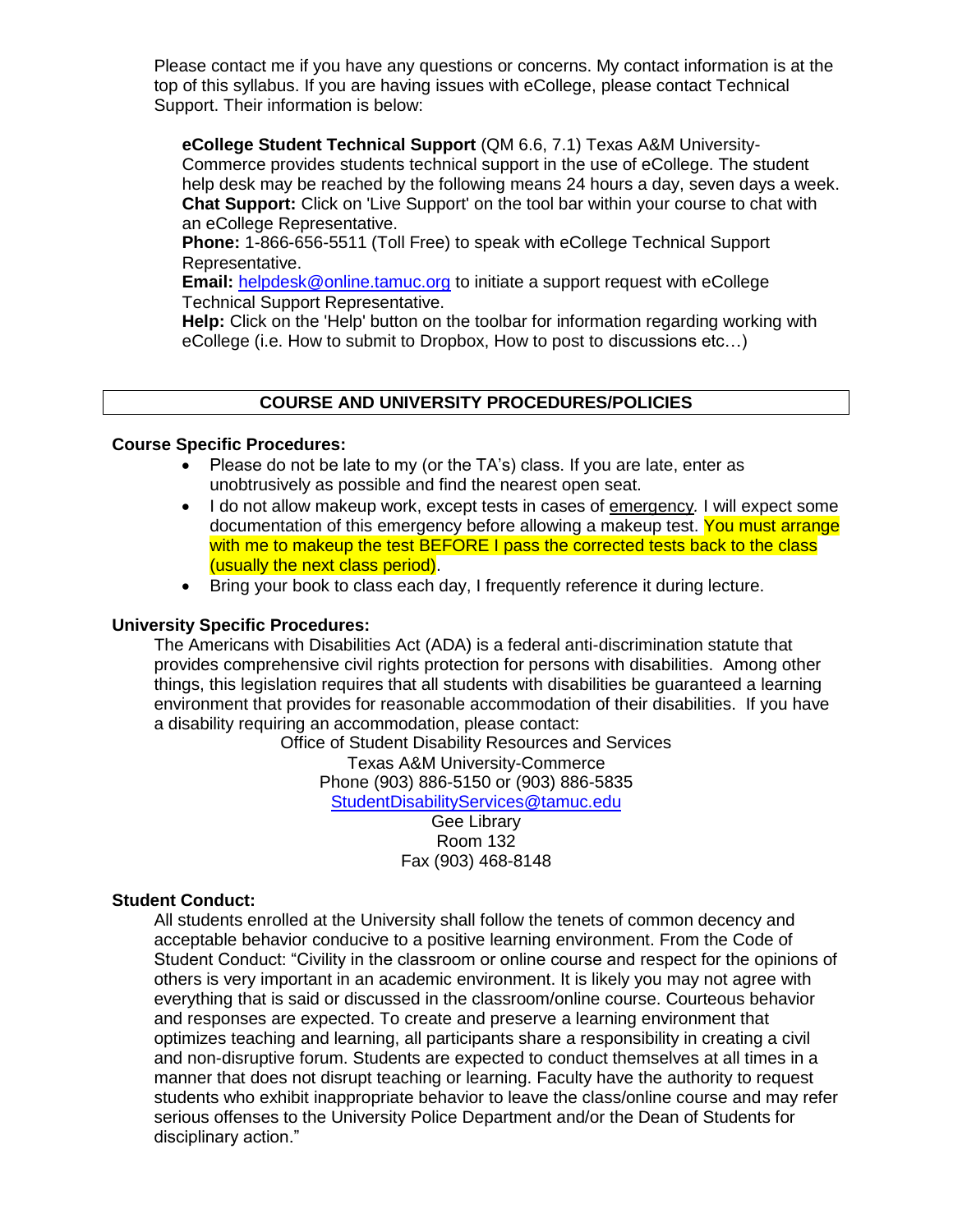The Code of Student Conduct from Student Guide Handbook can be found here: <http://web.tamuc.edu/studentLife/documents/studentGuidebook.pdf>

## **Academic Honesty:**

Students will adhere to the tenets of academic honesty while in this class. Academic dishonesty includes working on non-group projects with others, deception, impersonation, cheating during a test, and plagiarism. These are all offenses that warrant disciplinary action up to, and including, an F in the course. Additionally, any student found guilty of a Breach of Conduct, including Academic Honest, could face the following disciplinary actions imposed by the University:

(1) Expulsion from the University. Students may not return to the University.

(2) Suspension from the University for a definite or indefinite period of time.

(3) Disciplinary probation with or without loss of designated privileges for a specified period of time. The violation of the terms of disciplinary probation or the infraction of any University rules

(4) Loss of privileges.

a. Denial of the use of an automobile for a designated time (on campus).

b. Removal from elective or appointive office.

c. Ineligibility for pledging, initiation, and representation of the University.

d. Removal from residence hall or other University housing.

e. Loss of such other privileges as may be consistent with the offense committed and the rehabilitation of the student.

(5) Admonition and warning.

(6) Notification of parents.

(7) Such other actions as may be approved by the University Discipline Committee or the Dean for Campus Life and Student Development.

Plagiarism is the use of someone else's information without proper and formal citation. Information about avoiding plagiarism can be found here:<http://owl.english.purdue.edu/owl/resource/589/01/>

### **COURSE OUTLINE / CALENDAR**

|                | Tues. Aug. 27 Course Orientation, review of syllabus                                                                                                                              |
|----------------|-----------------------------------------------------------------------------------------------------------------------------------------------------------------------------------|
| Thurs. Aug. 29 | Chapter 1, Experiencing Theatre: Past and Present p. 3-21<br>Review Handout: A "Typical" Production Process (on eCollege)<br>Read "Why Theatre Matters" under Additional Readings |
| Tues. Sept.3   | Chapter 2, The Audience: Its Role and Imagination p. 27-43<br>25 <sup>th</sup> Annual Putnam County Spelling Bee clip                                                             |
| Thurs. Sept. 5 | <b>Critical Thinking Group Work 1</b><br>Choose research paper topics                                                                                                             |
| Tues. Sept. 10 | <b>Audience Test</b><br>Discuss final paper and format                                                                                                                            |
|                | Thurs. Sept. 12 Library Instruction Day                                                                                                                                           |
| Tues. Sept. 17 | Chapter 7, Creating the World of the Play<br>Rob Handel on Playwriting video                                                                                                      |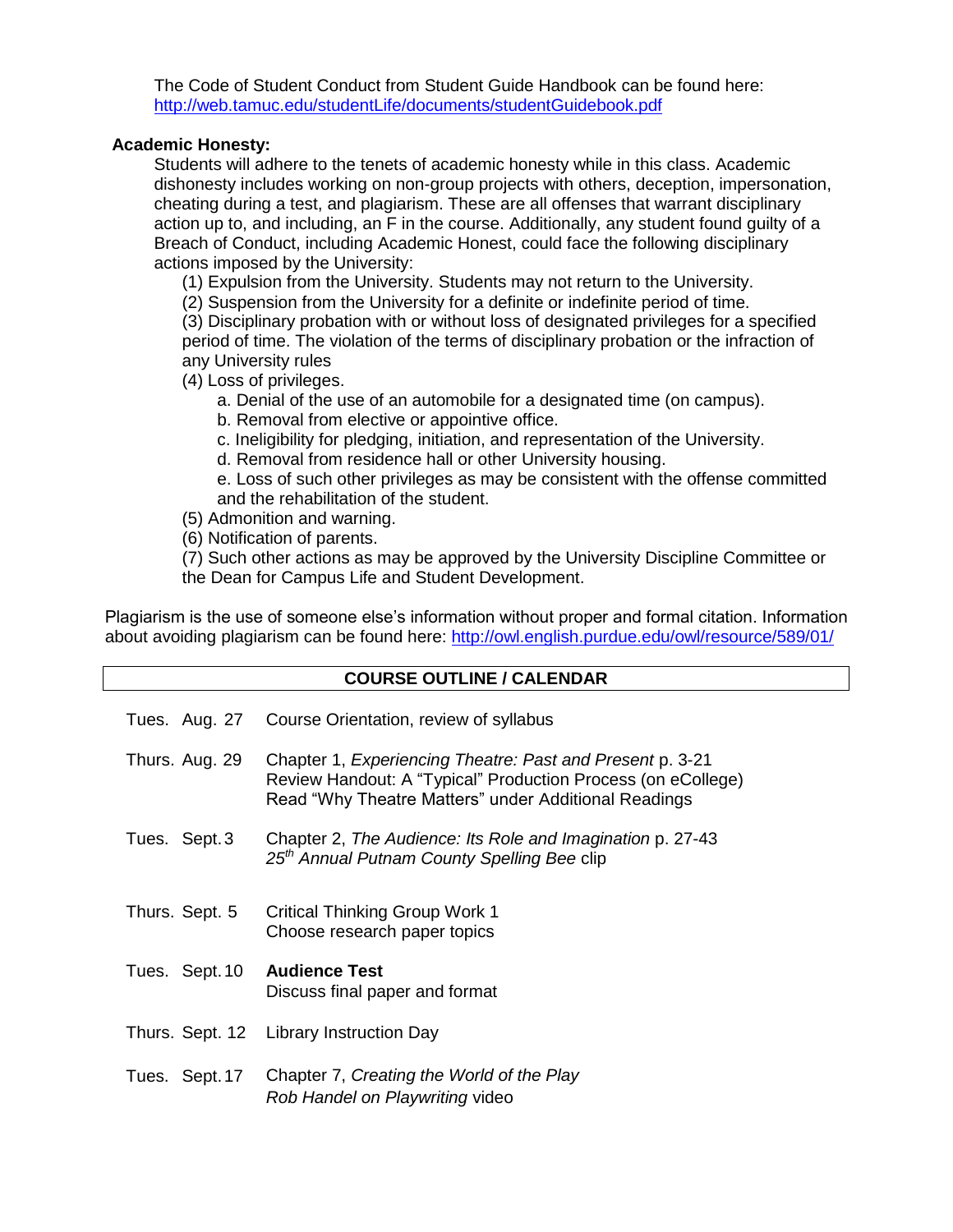|               | Thurs. Sept. 19 | Discuss TGM and Play Analysis<br>Wounded Genius and Inside the Glass Menagerie videos                                                    |
|---------------|-----------------|------------------------------------------------------------------------------------------------------------------------------------------|
|               | Tues. Sept. 24  | <b>Playwriting Exercise</b><br>Critical Thinking Work 2 due in eCollege's Dropbox by 10pm                                                |
|               | Thurs. Sept. 26 | <b>Playwriting and TGM Test</b>                                                                                                          |
| Tues. Oct. 1  |                 | Chapter 6, The Director and Producer<br>Amanda Palmer's TED Talk video<br>"Script Change" article                                        |
|               | Thurs. Oct. 3   | Continue Chapter 6<br><b>Critical Thinking Group Work 3</b>                                                                              |
| Tues. Oct.8   |                 | <b>Directing Test</b><br>Discuss paper outline and sources<br>MLA format and plagiarism                                                  |
|               | Thurs. Oct. 10  | Chapter 4, The Audience Views the Stage: Theatre Spaces                                                                                  |
|               | Tues. Oct. 15   | Chapter 10, Scenic Design<br>"Scrim Solutions" article<br>Paper outlines and bibliography due<br>Review MLA format and internal citation |
|               | Thurs. Oct. 17  | Continue Chapter 10<br>Groundplan Exercise                                                                                               |
|               | Tues. Oct. 22   | Chapter 11, Stage Costumes<br>The Critic Costume Design video                                                                            |
|               | Thurs. Oct. 24  | Design Show and Tell/ Discussion of TAMU-C Play                                                                                          |
|               | Tues. Oct. 29   | Chapter 12, Lighting and Sound<br>Theatre Lighting Design video                                                                          |
|               | Thurs. Oct. 31  | Chapter 4, 10, 11, and 12 wrap up<br><b>Critical Thinking Group Work 4</b>                                                               |
|               | Tues. Nov. 5    | <b>Design Test</b><br>Rough drafts due<br>Final paper Q&A                                                                                |
| Thurs. Nov. 7 |                 | Chapter 5, Acting: Offstage and in the Past                                                                                              |
|               | Tues. Nov. 12   | <b>Continue Chapter 5</b><br>Uta Hagen and Dennis Hopper videos<br>"The Art of Silence" article<br>Discussion of rough drafts            |